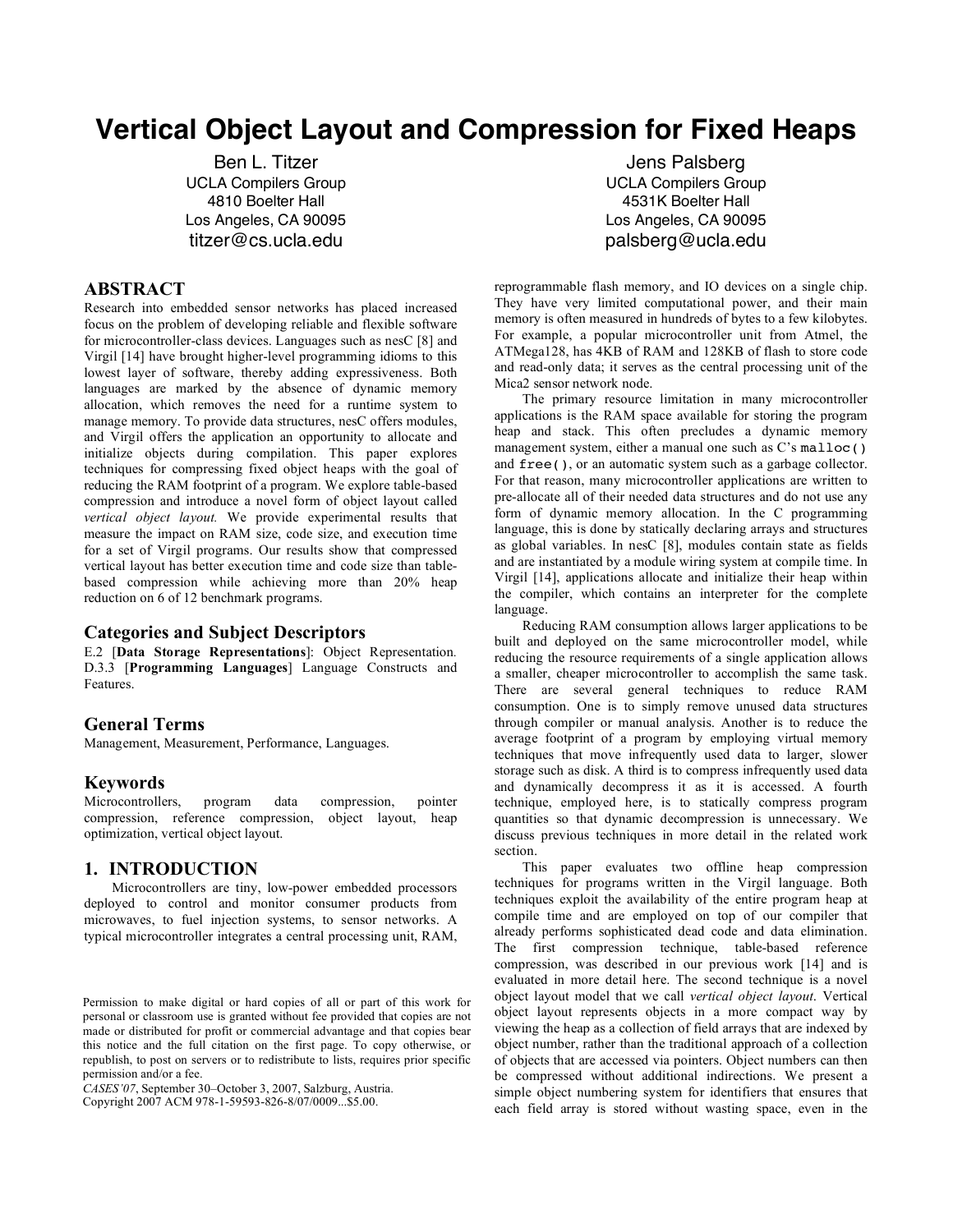presence of subclassing. Our experimental results show that vertical object layout has better execution time and code size than the table-based compression scheme on nearly all benchmarks, while achieving similar RAM size savings. Relative to the standard object layout strategy, the code size increase from vertical layout is less than 10% for most programs, and less than 15% for all programs, while the execution time overhead is less than 10% for 7 of 12 programs and less than 20% for 9. Interestingly, compressed vertical layout provides a more efficient type cast operation, which actually improves execution time over the baseline for two programs that use dynamic casts intensively.

The outline of this paper is as follows. Section 2 gives background for this paper by describing the key features of Virgil that are relevant to this work. Section 3 describes the basic idea of reference compression, summarizing our previous work in the area. Section 4 describes our new object model and its application to reference compression. Section 5 gives our experimental results. Section 6 describes related work, and Section 7 gives our conclusion and vision of future work.

# **2. VIRGIL BACKGROUND**

In our previous work [14], we have developed the Virgil programming language and compiler system that targets microcontroller-class devices. Virgil is a lightweight objectoriented language that is closest to Java, C++ and C#. Like Java, Virgil provides single inheritance between classes, with all methods virtual by default, except those declared private. Objects are always passed by reference, never by value, as they can be in C++. However, like C++ and unlike Java, Virgil has no universal super-class akin to java.lang.Object from which all classes ultimately inherit. But Virgil differs from C++ in two important ways; it is strongly typed, which forces explicit downcasts of object references to be checked dynamically, and it does not provide pointer types such as void\*. This inheritance model allows for object-oriented design in applications using familiar patterns and provides for a straightforward and efficient object model. In addition to its fields, each Virgil object has a single word header that stores a pointer to a meta-object containing a type identifier and a virtual dispatch table. This type information is unnecessary for Virgil classes that are unrelated to any other classes (so-called *orphan* classes) because complete type information is known statically. Such objects are represented without object headers and all virtual dispatches are resolved at compile time.

One of Virgil's key innovative features is the notion of *initialization time*, whereby an application can allocate and initialize its entire object heap during compilation. This allows an application to build all of its data structures during compilation; memory allocation during execution on the device is disallowed. This feature is motivated by the observation that many microcontroller programs already written in C and nesC statically allocate all of their memory via global variables and reuse this memory at execution time. Static allocation removes the need for a memory management library such as malloc() and free(), or in the case of a safe language, the need for a garbage collector or other automatic memory management system. The lack of dynamic memory allocation also removes the need for programs to be made robust against the possibility of exhausting memory, since memory is statically allocated and apportioned at compile time.

Virgil elevates the common practice of static memory allocation on microcontrollers to a first-class language feature. In addition to implementing the standard phases of compilation such as parsing, typechecking, optimization and code generation, the Virgil compiler includes an interpreter for the complete Virgil language. After typechecking is complete, the compiler executes the application's initialization code with the built-in interpreter. The interpreter allows the application code to perform any Turingcomplete computation using the complete Virgil language, including, for example, allocating objects, initializing them, calling methods on them, etc. This phase allows unrestricted allocation; a general-purpose garbage collector ensures that unreachable objects allocated by the application are discarded. When the application's initialization routines have terminated, the compiler will generate an executable that includes not only the code of the program, but also the data of the entire reachable heap. This initial heap is immediately available to the program at runtime on the device. During execution the program can perform unrestricted computation and can read and write heap fields, but further memory allocation is disallowed and will result in an exception.

The initialization time model provides new opportunities for compiler optimizations, since the compiler has not only the entire code of the program, but the entire initialized heap as well. This allows the compiler to employ data-sensitive optimizations that can exploit the size and shape of the heap, as well as the initial values of fields in objects. One such optimization is a combined dead code and dead data elimination optimization called *reachable members analysis*. RMA can be thought of reachability over program code and data object simultaneously; it serves to remove dead code and objects from the program that cannot be reached over any program execution. For the purposes of this work, it can be considered complementary. In fact, all of our experimental results are obtained against a baseline of performing the RMA optimization first.

Initialization time also makes the optimizations described in this paper possible. We exploit the availability of the entire program heap at compile time to represent references specially and to layout objects in novel ways to achieve better results on small architectures.

# **3. REFERENCE COMPRESSION**

Microcontrollers have severe limitations on the RAM space available to store heap objects and the program stack, which makes a space efficient representation of objects of primary importance. While the Virgil language was designed to have straightforward and low costs for the implementation of objects, as well as sophisticated dead code and dead data elimination passes, we would like to employ advanced object layout strategies and compression techniques to further improve on the basic implementation. Compression has two advantages: first, it allows larger applications to be built and deployed on the same hardware; and second, it allows a given application to be deployed on a smaller, cheaper microcontroller model with less RAM.

Our previous work on Virgil [14] explored table-based compression of object references for Virgil, but did not evaluate the impact on performance. This paper provides those experimental results and compares them with our new technique, compressed vertical object layout. We briefly describe the previous table-based compression technique in this section for completeness.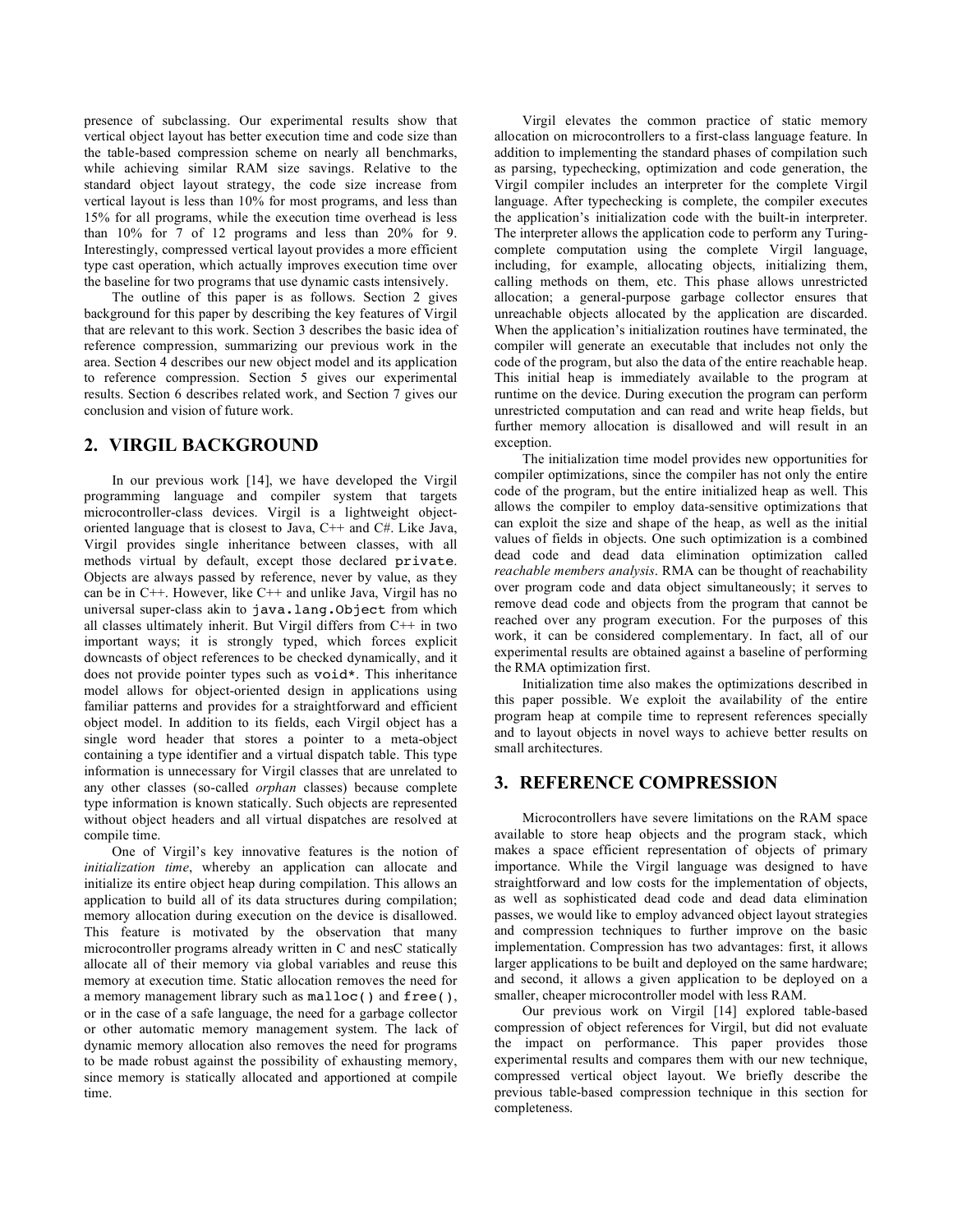

**Figure 1**: Example Virgil class hierarchy. Hexagons represent classes; their field and method declarations are to their right.

Reference compression relies on the strong type safety of Virgil. On microcontroller architectures with between 256 bytes and 64 kilobytes of RAM, pointers into the memory are typically represented with a 16-bit integer byte address. In a weakly typed language like C, a pointer is not constrained to point to values of any particular type and can conceivably hold any value. In fact, pointer arithmetic relies on the fact that pointers are represented as integers and allows operations such as increment, addition, subtraction, and conversion between types. Worse, C allows pointers to be converted to integers, manipulated, and converted back to pointers. In Virgil, the type of a reference restricts the set of possible objects that it may reference to only those objects that are of the corresponding type or one of its subtypes. Recall that after initialization time in the compiler, a Virgil application has allocated all of its objects that will exist over any execution. The compiler can use this fact to represent references specially.

The most straightforward way to implement reference compression is to use a compression table where each compressed reference is an object handle: an integer index into a table that contains the actual addresses of each object. Because Virgil has disjoint inheritance hierarchies, the compiler can compress each reference by creating a compression table for its associated root class, with one entry in the table for each object whose type is a subclass of that root. The number of bits needed to represent the integer index is therefore the logarithm of the table size. For example, if the table has 15 live objects plus null, we could use a 4-bit integer index, a savings of 75% over storing a 16-bit address. Because there is no garbage collector which may move objects at runtime, object addresses are fixed, which allows the compiler to store the table in ROM or flash, which is considerably larger than RAM, though usually slightly slower to access. Figure 1 introduces an example class hierarchy and Figure 2a gives the corresponding table-based compression implementation.

The table adds a level of indirection to all object operations. Reads and writes on object fields require first looking up the object's RAM address from the compression table before performing the operation as before. In some situations, the compiler may be able to avoid the cost of the indirection by using standard optimizations to cache the actual address of frequently accessed objects, e.g. within loops. Accesses to reference fields in the heap may also be slower if the fields are bit-packed in memory and require masks and shifts. (However, if fields are packed only at the byte level, accesses can be faster if the field requires only one byte of storage instead of two.) Thus table-based compression represents a classic space/time tradeoff: it consumes some ROM space for the tables and may reduce performance, but saves RAM.



**Figure 2a**: Table-based reference compression for the example. Each root class (A, X) has its own compression table in ROM that stores the RAM addresses of the objects.



**Figure 2b**: Vertical object layout for the example (only classes A, B, C shown). Each field is represented by an array and only the occupied portion is stored. Preorder numbering gives objects of type A ids 0-2, B 3-6, and C 7-9.

It is important to note that table-based compression can sometimes save RAM space even if the compression tables themselves are also stored in RAM. This is because for a table of size K and a pointer size of P bits, the cost of the table is  $K*P$  bits while the savings is  $N^*(P - \log(K+1))$  bits, where N is the number of references compressed. N is always larger than K because every object must have at least one reference to it to be considered live. If N is large enough,  $N^*(P - \log(K+1))$  is larger than K\*P. We don't expect this case to be common; our implementation always stores compression tables in ROM for maximum RAM savings.

# **4. VERTICAL OBJECT MODEL**

In traditional high-performance object-oriented systems, each object is represented in memory as a contiguous region of words that contain the values for each of the object's fields. An object reference is represented as a single-word pointer to this contiguous memory region, and the different fields of a single object are located at fixed offsets from this base address. Advanced features such as mix-ins, multiple inheritance, etc may be implemented by indirection to further contiguous memory blocks. This layout strategy has the best performance in a scenario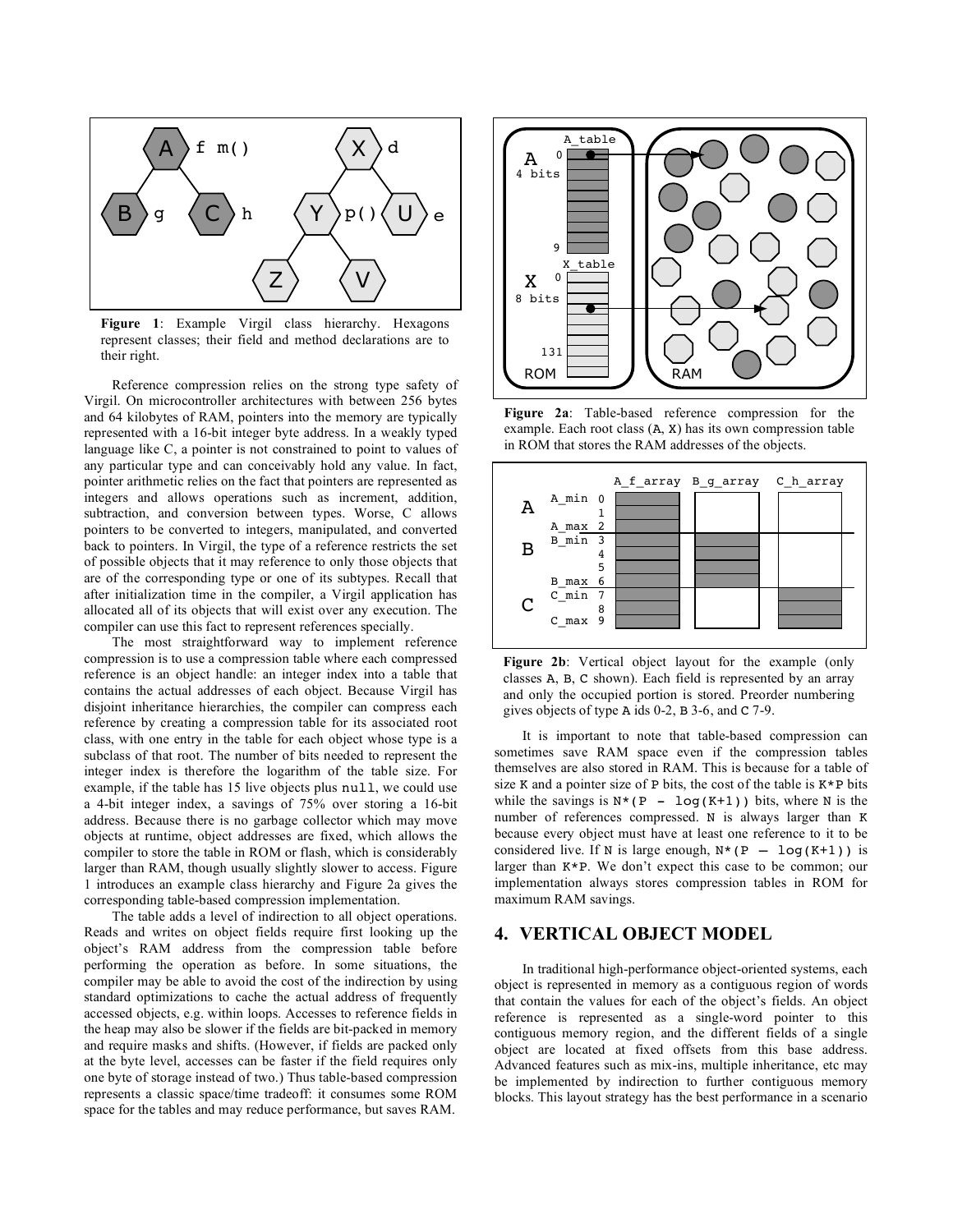where objects are created, moved, or reclaimed dynamically. An object allocation operation amounts to little more than an acquisition of a small contiguous region of memory, often simply bumping a top-of-heap pointer by a fixed amount. Field accesses in this model are implemented straightforwardly as a read or write of a memory address that is a small fixed offset from the object pointer; nearly all architectures allow this operation to be implemented with a single instruction. We will refer to this implementation strategy as the standard or *horizontal* layout, for reasons that will become obvious in this section.

In Virgil, the compiler has maximum freedom to layout objects in any way that respects the program's semantics because the memory layout is not exposed to the program. Our basic insight is that Virgil's initialization time model gives rise to a scenario where objects are not created, moved, or reclaimed dynamically; this means that objects need not be laid out as contiguous regions of memory words in order to simplify these operations or to allow the program to perform pointer arithmetic.

Imagine the heap of the program after initialization has completed. The program has allocated some number of objects of various types, with each object having values for all of its declared and inherited fields. If we consider this set of objects to be a two-dimensional matrix, we can consider the storage for the fields' values to be entries in the matrix. Each object corresponds to a row in the matrix, and each declared field in the program corresponds to a column. If we represent objects in the standard layout, a reference corresponds to a pointer to a row of the matrix, where the elements of a single row are adjacent in memory. In a sense, the matrix is laid out *horizontally*. But one can also explore the implications of arranging this matrix in memory *vertically*, where an entire column has its elements adjacent in memory.

Consider again the example in Figure 1 and the corresponding vertical layout in Figure 2b. The classes A, B and C have declared fields  $f$ , q, and h, respectively. Suppose now that we collect all the objects in the initialized heap of these types and number them so that all the objects of exact type A are first, B second, and C third. Then if we put these objects into a table such that the columns are the fields f, g, and h, we can see that each column has a contiguous range of indices for which the field is valid corresponding to the indices of the class in which the field was declared. If we represent an object reference as an index from 0 to 9 (with -1 representing a null reference), and represent the field f as an array A\_f\_array, we can read and write the field by simply indexing into A\_f\_array by the object number.

An access of the field g in the program requires the receiver object to be of type B; therefore we know statically that accesses of field g must use indices in the valid range for B objects. While we could represent the field g as an array over the entire index range 0 to 9, we can avoid wasting space by instead rebasing the

```
void assignAll(Program p) {
    for ( ClassInfo cl : p.getRootClasses() )
        assignIndices(0, cl);
}
int assignIndices(int min, ClassInfo cl) {
    int max = min;
// assign the indices for objects of this type
    for (ObjectInfo o : cl.instances)
        o.\text{index} = \text{max++}:// recursively assign id's for all the children
    for (ClassInfo child : cl.getChildren())
        max = assignmentndices(max, child);
    // remember the interval for this class
    cl.indices = new Interval(min, max);
    return max;
}
```
**Figure 3**: algorithm to compute object indices by pre-order traversal of inheritance tree. For each class, ClassInfo stores a list of the child classes and an interval representing the valid indices for objects of this class and subclasses. For each object, ObjectInfo stores the object id (index) assigned to the object.

array so that element 0 of the array corresponds to index 3, the first valid index for B. Then, an access of the field g for a type B would simply adjust by subtracting 3 from the object index before accessing the array. While these seems slower, it is equivalent to a base 0 array if the compiler constant-folds the known fixed address of the array and the subtraction adjustment; the compiler will just use a known fixed address corresponding to where the array would have started in memory if it had been based at 0.

It is simple to generalize from the example. For any inheritance tree, we simply assign object identifiers using a preorder tree traversal. Figure 3 gives the algorithm. The output of the algorithm is an interval of valid indices for each class and an object id for every object. By employing preorder traversal of the inheritance tree, the final assignment guarantees that each class has a contiguous range of indices corresponding to all objects of that type or one of its subtypes. Therefore the array that represents that field in the vertical object layout can be compact without wasting space. This algorithm chooses to restart the object id at zero for each root class in the hierarchy, which means that an object id is unique within its inheritance hierarchy, but not necessarily globally unique.

We can use the same technique to represent meta-objects vertically as well. In Virgil, meta-objects store only a type identifier that is used for dynamically checking down casts and a dispatch table that is used for virtual dispatch. We can use the same algorithm to number the meta-objects according to the inheritance hierarchy and then represent each method slot in the dispatch table vertically. A virtual dispatch then amounts to two vertical field accesses (as opposed to two horizontal field accesses

|                | Horizontal                                          | <b>Horizontal Reference Compressed</b>                           | <b>Vertical</b>                   |
|----------------|-----------------------------------------------------|------------------------------------------------------------------|-----------------------------------|
| e instanceof A | $e := null$                                         | $e = -1$                                                         | $e = -1$                          |
| e instanceof B | $e := null \&$<br>$e$ ->meta->id == B metaid        | $e = -1$ $\delta \delta$<br>A table[ $e$ ]->meta->id == B metaid | $e$ >= B min && $e$ <= B max      |
| e instanceof C | $e$ != $null & \& \&$<br>$e$ ->meta->id == C metaid | $e = -1$ $\&&$<br>A table[e]->meta->id == $C$ metaid             | $e$ >= $c$ min                    |
| e.f            | $e->f$                                              | A table $[e]$ ->f                                                | A f array $[e]$                   |
| e.q            | $e - > q$                                           | A table[e]->g                                                    | $B$ g array $[e - B \text{ min}]$ |
| e.m()          | $e$ ->meta->m(e)                                    | A table[e]->meta->m(e)                                           | $A_m[A_metaid[e]](e)$             |

**Figure 4** shows object operations from the Figure 1 example and each model's corresponding implementation (in pseudo-C). Bold expressions are constants inlined into the code by the compiler. Underlined expressions represent tables stored in ROM.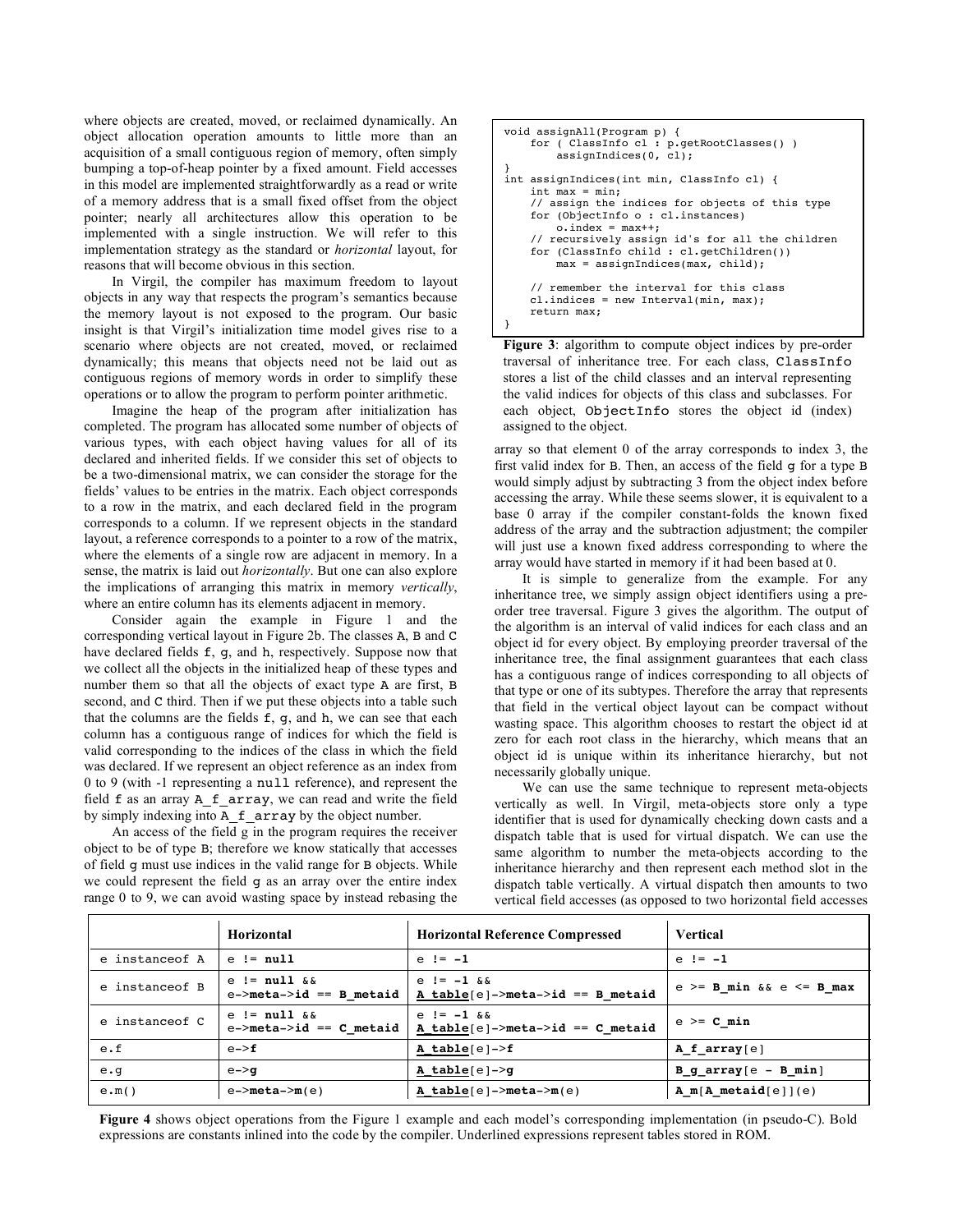in the traditional approach). The first access is to get the type information of the object by indexing into the type information array using the object index. The retrieved value is a meta-object id that is then used to index into the appropriate virtual method array, which stores a direct pointer to the code of the appropriate method.

This numbering technique also has another advantage in that the contiguousness of the object identifiers makes dynamic type tests extremely cheap, because the object identifier actually encodes all the type information needed for the cast. The algorithm assigns object identifiers so that every class has an interval of valid indices that correspond to all objects of that type. Thus, given a reference R that is represented by an object index and a cast to a class C, we can simply check that the index R is within the interval for the class C. This requires only two comparisons against two constants; no indirections and no memory loads are required. The range check automatically handles the case of a null reference, because null is represented with  $-1$ , which is outside of the range for any type.

Reference compression becomes trivial with vertical object layout. Because each object reference is now represented as an index that is bounded by the number of objects in its inheritance hierarchy, like table-based compression, it can be compressed to a smaller bit quantity. Thus, wherever the reference is stored in the heap (e.g. in the fields of other objects), it consumes less space. However, the field arrays may not be completed packed at the bit level. If the field is compressed to fewer than 8 bits, the indexing operation is more efficient if the field array is a byte array rather than packed at the bit-level because memory is usually not bitaddressable. Our implementation does not compress references in the vertical layout to be smaller than a byte.

Vertical layout may also save more memory by eliminating the need to pad fields in order to align their addresses on word boundaries. In the horizontal object layout, compilers sometimes need to add padding between fields in the same object in order to align individual fields on word boundaries. This becomes unnecessary in vertical object layout; as long as each field array is aligned at the appropriate boundary for its type, each element in the array will be aligned by the simple virtue of being of uniform size. However, memory alignment is not generally an issue on 8 bit microcontrollers.

#### **5. EXPERIMENTAL RESULTS**

In this section we evaluate the impact that reference compression and the vertical object model have on three program factors: code size, heap size, and execution time. Each of our benchmark programs is written entirely in Virgil and does not rely on external device drivers or libraries, but instead the device drivers necessary to run on the hardware are themselves implemented in Virgil and are included in these results. These applications target the Mica2 sensor network node that contains an ATMega128 AVR microcontroller (4KB of RAM, 128KB of flash). Our Virgil compiler emits C code that is compiled to AVR machine code by avr-gcc version 4.0.3. Code size and data size numbers correspond to the size of the .text and .data sections in the ELF executables emitted by avr-gcc, and thus correspond to the exact usage by the program when loaded onto

|            | Data | Code | Time     |
|------------|------|------|----------|
| BinaryTree | 703  | 432  | 3613978  |
| PolyTree   | 602  | 436  | 3460648  |
| BubbleSort | 874  | 3878 | 8419862  |
| Decoder    | 374  | 980  | 4119442  |
| Fannkuch   | 406  | 5612 | 951068   |
| MsqKernel  | 352  | 3262 | 2314365  |
| TestRadio  | 188  | 4706 | 14862672 |
| TestSPI    | 98   | 2484 | 26912    |
| TestUSART  | 83   | 2564 | 1153916  |
| TestADC    | 50   | 992  | 53849859 |
| LinkedList | 115  | 664  | 1973094  |
| Blink      | 18   | 778  | 8038     |

**Figure 5**: Raw data for the standard horizontal model. Code and data sizes are in bytes, and execution time is given in clock cycles (active cycles over 20 seconds for nonterminating programs like Blink). All other results are normalized to these.

the device. Precise performance numbers are obtained by using the program instrumentation capabilities [15] of the Avrora cycleaccurate AVR emulator.

We use 12 Virgil benchmark programs that are available as part of the driver kit we developed for the AVR microcontroller. Blink is a simple test of the timer driver, toggling the green LED twice per second; LinkedList is a simple program that creates and manipulates linked lists; TestADC repeatedly samples the analog to digital converter device; TestUSART transmits and receives data from the serial port; TestSPI stresses the serial peripheral interface driver; TestRadio initializes the CC1000 radio and sends some pre-computed packets; MsgKernel is an SOS excerpt that sends messages between modules; Fannkuch is adapted from the Programming Language Shootout Benchmarks and permutes arrays; Decoder is a bit pattern recognizer that uses a data structure similar to a BDD; Bubblesort sorts arrays; PolyTree is a binary tree implementation that uses parametric types; and BinaryTree is the same tree implementation but uses boxed values.

We tested five configurations of the Virgil compiler (version vpc-b03-013) including the standard horizontal object layout; the four new configurations are normalized against the results of the standard layout to show relative increase and decrease in code size, data size, and execution time. The three main configurations are: hlrc, which is the standard horizontal layout with tablebased compression; v1, which is the vertical object layout without compression; and vlrc, which is the vertical layout with compression applied to object indices. The last configuration, hlrcram, is only shown for code size and execution time comparison; it corresponds to horizontal layout with reference compression, but instead of storing the compression tables in ROM, they are stored in RAM. This of course does not save RAM overall, but allows us to compare the cost of accessing ROM versus accessing RAM.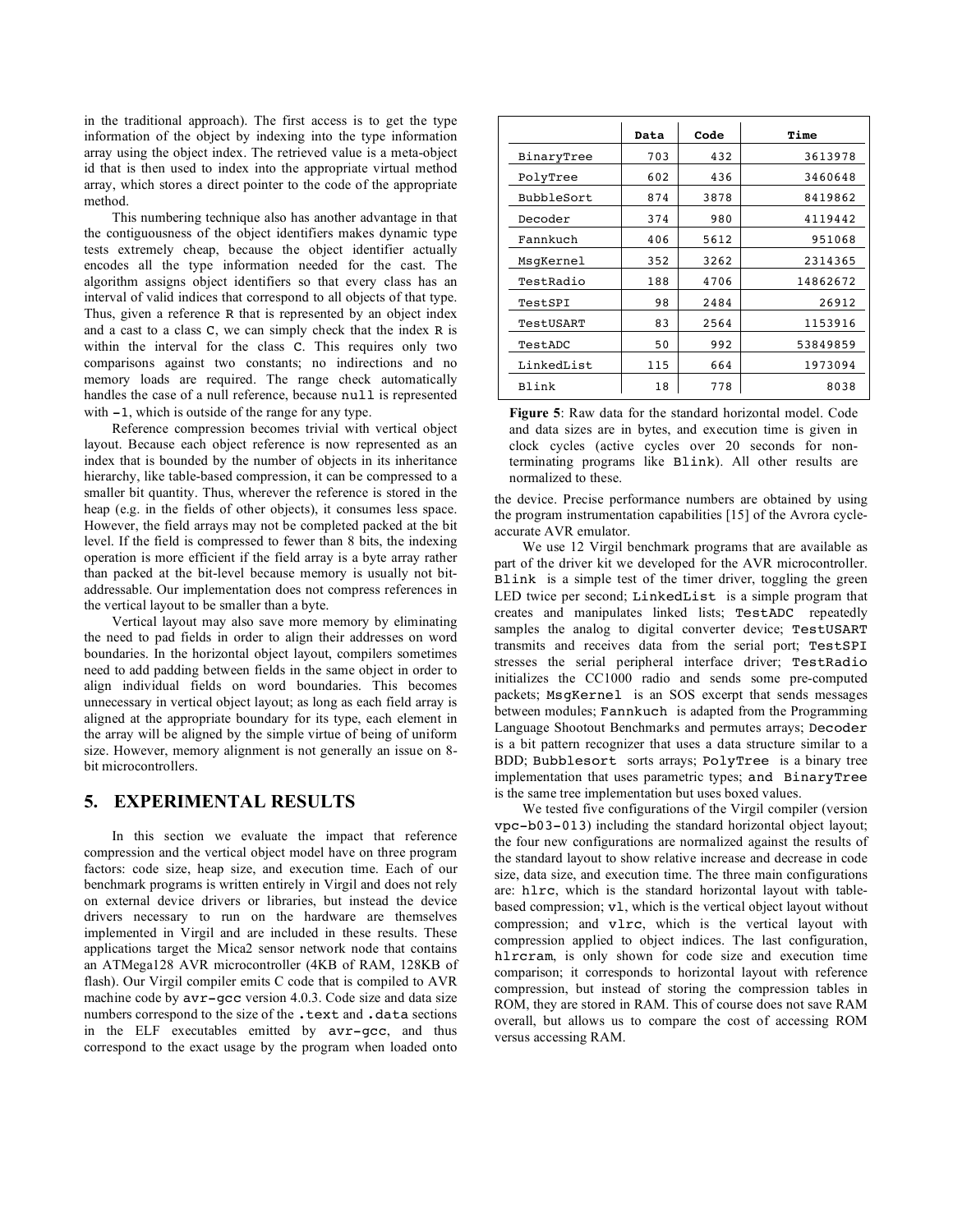

Figure 6a shows a comparison of the relative data sizes for our benchmark programs for the three main configurations,

**Figure 6a** shows the heap size decrease for three object models normalized against the heap size for the standard horizontal layout. (larger is better)



**Figure 6b** shows the code size increase for four object models normalized against the code size of the standard horizontal layout. (smaller is better)



**Figure 6c** shows the execution time increase for four object models normalized against the execution time of the standard horizontal layout. (smaller is better)

normalized against the base configuration of horizontal layout with no reference compression. First, we notice that vertical layout (vl) often saves some memory over the base configuration. This is because it does not require type identifiers in the meta objects; object numbers have been assigned so that they encode the type information. Also, the horizontal layout sometimes produces zero-length objects;  $avr-qcc$  allocates a single byte of memory to such objects. The second observation is that the compressed vertical layout typically performs as well as the compressed horizontal layout, although some of this is due to the empty object anomaly and the lack of type identifiers in meta objects. As expected, compressed vertical layout (vlrc) is uniformly better than vertical layout  $(v1)$  alone.

Figure 6b shows the relative increase in code size for the same benchmarks with an added configuration, with all configurations normalized against the base configuration of horizontal layout without reference compression. Here, we can see that all configurations increase the code size of all programs (with the sole exception of vlrc on MsgKernel), with both vl and vlrc performing better than hlrc in each case. The increase for vlrc is less than 10% for most programs and less than 15% for all programs. Here, adding compression to the vertical layout actually reduces code size. This is because all field arrays become smaller, down to a single byte (because the Virgil compiler does not pack field arrays at the bit level), therefore the code to access them becomes smaller.

Horizontal reference compression increases the code size in two ways. First, it introduces compression tables that are stored in the read-only code space. Second, it requires extra instructions for each object operation due to the extra indirection. When the compression tables are stored in ROM, (the hlrc configuration), the Virgil compiler must emit short inline AVR assembly sequences because C does not expose the ROM address space at the source level. These assembly instructions are essentially unoptimizable by avr-gcc. To better isolate this effect, this figure includes code size results for a new configuration, hlrcram (or horizontal layout with reference compression tables in RAM). This configuration of course does not save RAM overall, but allows us to explore the effect of the special ROM assembly sequences on the code size in comparison to accessing the RAM. Comparing the hlrc configuration against the hlrcram shows that most of the code size increase is due to these special inlined ROM access sequences. The difference could be reduced if either  $\alpha v r - \alpha c c$  understood and optimized accesses to ROM, or if the AVR architecture offered better addressing modes to access the ROM with fewer instructions. It is important to note that the largest proportional code size increases are for the smallest programs, as can be seen from the raw data in Figure 5.

Figure 6c gives the relative increase in execution time obtained by executing each benchmark in the Avrora [16] instruction-level simulator. The vertical layout technique performs better than horizontal compression in all but one case, and the execution time overhead for the compressed vertical layout is less than 20% in 9 of the 12 benchmarks, less than 10% in 7, and actually performs better by than the baseline by a small amount in two cases. These two programs perform a large number of dynamic type tests, which are cheaper in the vertical layout. This figure also includes results for the hlrcram configuration from Figure 6b in order to isolate how much of the execution time overhead is due to the cost of a ROM access versus a RAM access. In most cases, the execution time of hlrcram is noticeably better than that of hlrc, which means that a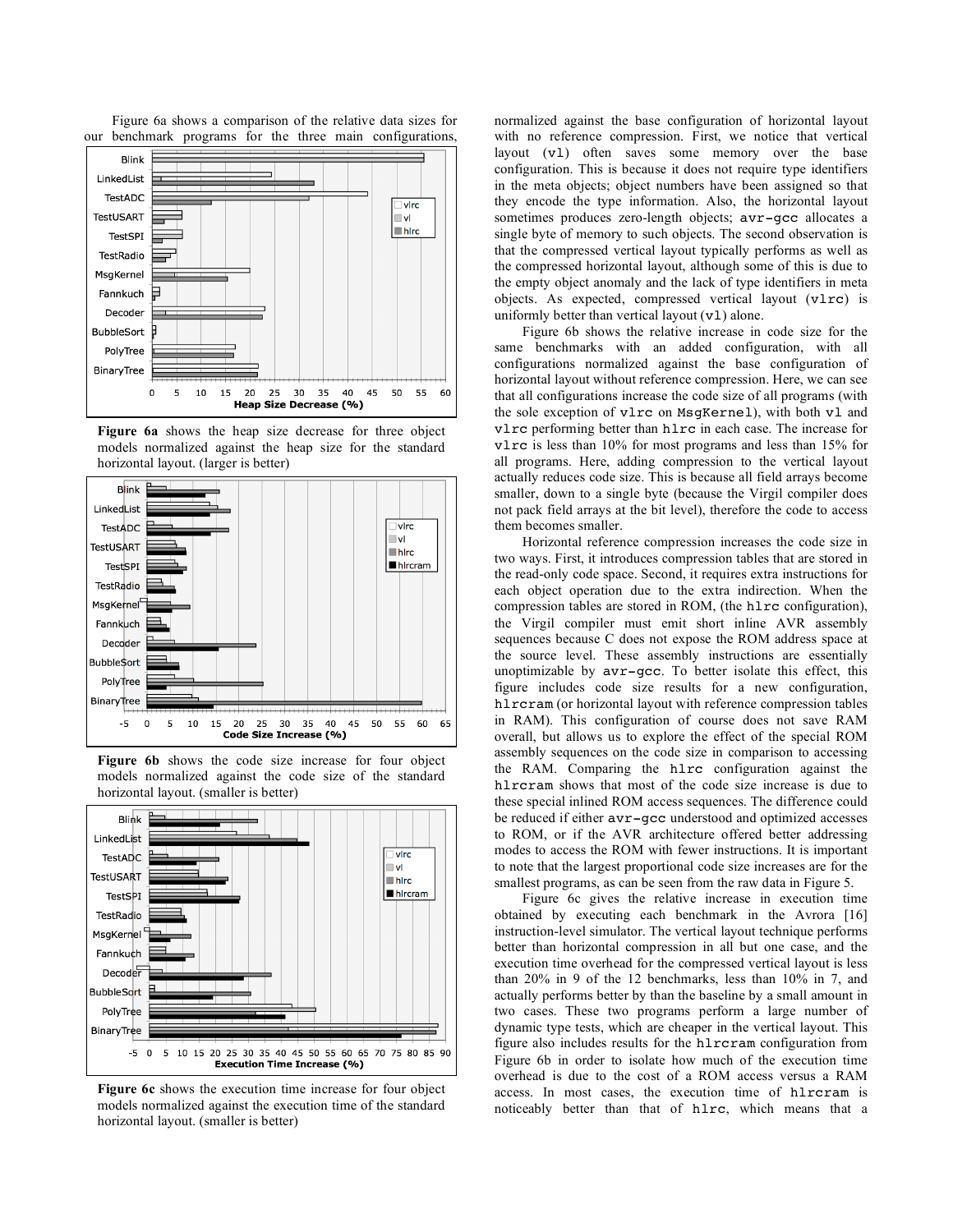significant fraction of the overhead is due to this ROM access cost. Also notice that that the largest proportional execution time



**Figure 7a** compares heap size change versus execution time change for the three object models, normalized against the standard horizontal object model.



**Figure 7b** compares code size change versus execution time change for three object models, normalized against the standard horizontal object model.



**Figure 7c** compares heap size change versus code size change for three object models, normalized against the standard horizontal object model.

increases tend to be for the smaller, pointer-intensive programs like BinaryTree, PolyTree, LinkedList, and Decoder.

Figure 7a combines the data from figures 6a and 6c, showing the tradeoff between increase in execution time and the savings in heap size for the three main configurations. First, we can see that the vertical layout without reference compression  $(v_1)$  usually increases execution time without saving much heap space, while adding reference compression to vertical layout (vlrc) increases heap savings and usually has better execution time than vertical layout alone. Also, hlrc compression tends to have a larger increase in execution time with some savings in heap size, but not as much as vlrc. Overall, there is significant variation across the benchmarks, suggesting that the two factors are not intrinsically correlated. Instead, it is more likely that the factors are correlated to benchmark characteristics, therefore the compiler should take these characteristics into account and avoid reference compression when it will save little heap space.

Figure 7b combines data from figures 6b and 6c to show the correlation between increase in code size and increase in execution time for the three main configurations. First, we can see that the two factors appear closely correlated because the points cluster near a line from the origin into the upper right quadrant. This is most likely due to the simplicity of the AVR instruction set architecture and lack of an instruction cache; adding more instructions has a predictable effect on the execution time. Second, we can see that vlrc performs significantly better than the other configurations, with most of its points clustered near the origin. Third, we can see that hlrc performs the worst, with the largest increases in code size and execution time.

Figures 7c combines the data from figures 6a and 6b, comparing relative increase in code size versus decrease in heap size. Here we can see for a given heap size reduction (horizontal axis), vlrc tends to produce smaller code than hlrc.

### **6. RELATED WORK**

The Virgil notion of initialization time enables the compiler to have the entire heap available before generating code. In the traditional case where the compiler does not know all run-time objects, researchers have developed static analysis techniques that estimate a range of values for each object field. If such a range of values is small, then the compiler can optimize the heap usage by compressing fields using various strategies. For example, Ananian and Rinard [2] use static analysis of Java programs to eliminate fields with constant values and reduce the sizes of fields that can assume a small number of values. Cooprider and Regehr [7] use static analysis of C programs to pack scalars, pointers, structures, and arrays using a compression-table scheme. Lattner and Adve [9] use static analysis to convert and compress 64-bit pointers to 32 bits. Unlike these previous approaches, our compression techniques do not require computationally intensive program analysis but instead exploit the type safety of Virgil. Compilation time for all our benchmarks is less than two seconds, of which the compression time is not measurable, compared to [7] which reports analysis times measured in minutes.

While traditional static compilers do not have the complete heap, the run-time system can track all objects that have been created and use the information to dynamically compress pointers. Some research systems exist that employ dynamic techniques, sometimes assisted by hardware. For example, Zhang and Gupta [19] use special hardware instructions to help compress pointers and integers on the fly; they use profiling information to guide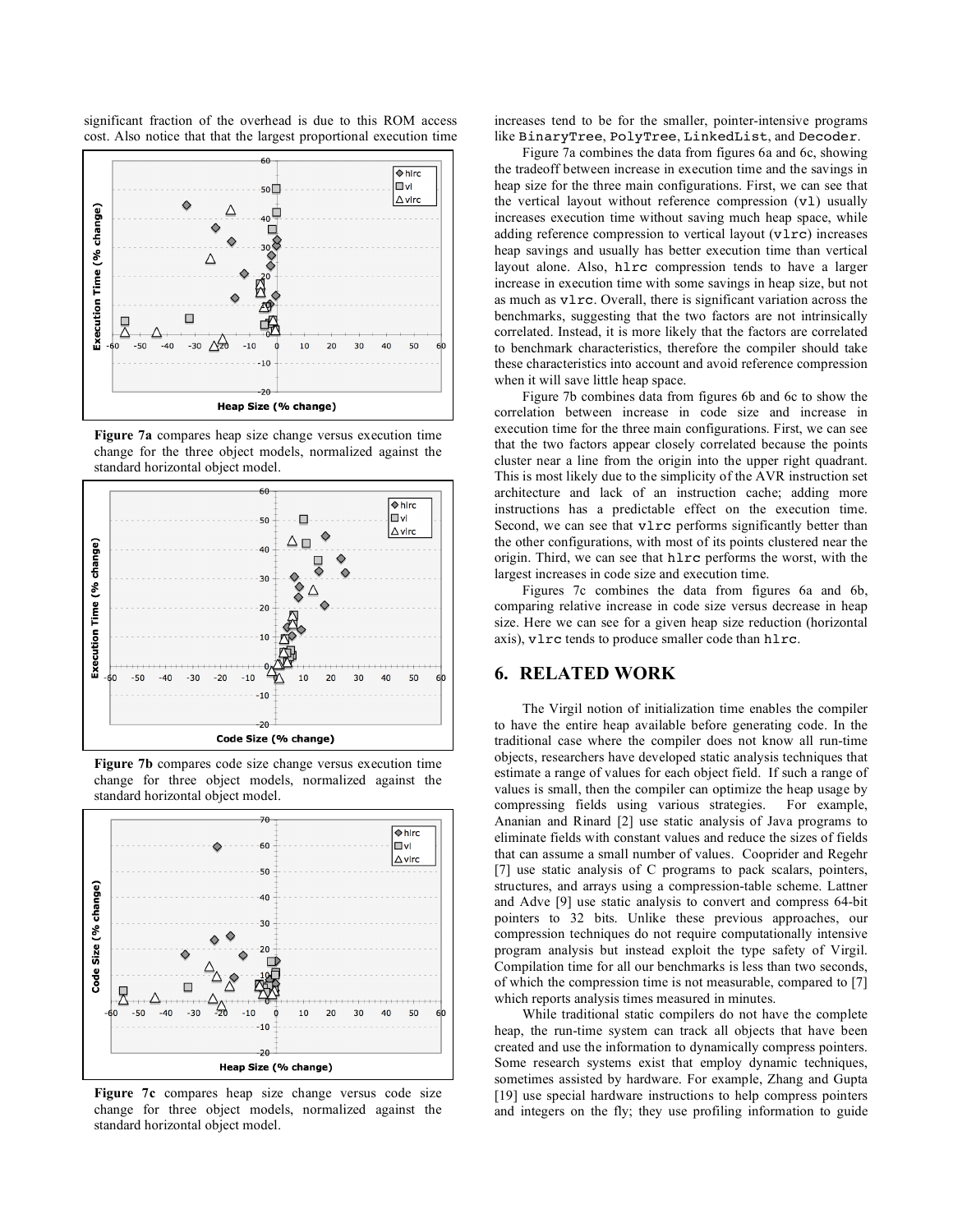what data should be compressed and when compression should be done. Chen et al. [6] use a garbage collector that compresses objects when a compacting garbage collector is not sufficient for creating space for the current allocation request; this may require dynamic decompression of objects upon their next use. Wright, Seidl, and Wolczko [18] present a memory architecture with hardware support for mapping object identifiers to physical addresses, thereby enabling new techniques for parallel and concurrent garbage collection; such an architecture could support compression of pointers as well. Wilson [17] supports large address spaces with modest word sizes by using pointer swizzling at page fault time to translate large pointers into fewer bits.

Optimization of heap usage can sometimes help performance as well. For example, Mogul et al. [10] observed in 1995 that pointer sizes could affect performance significantly on a 64-bit computer because larger pointers occupy more space, putting greater stress on the memory system, affecting cache hit ratios and paging frequency. Adl-Tabatabai et al. [1] represent 64-bit pointers as 32-bit unsigned offsets from a known base resulting in a significant performance improvement.

For object-oriented languages such as Java, each object has a header that contains such data as type information, a hash code, and a lock. Bacon, Fink, and Grove [4] presented compression techniques that allow most Java objects to have a single-word object header.

Languages such as Java and Virgil allow single inheritance of classes. For languages such as C++, List Flavors, and Theta that allow multiple inheritance among classes, researchers have developed object layouts that enable fast field access with few indirections. For example, Pugh and Weddell [12] and later Myers [11] use both positive and negative offsets of fields. It remains to be seen whether vertical object layout can be useful for languages with multiple inheritance of classes and more complex object layout models. For example, it may be possible to apply ideas from PQ-Encoding in [20].

Like most languages in common use, Virgil uses primitive types of data such as integers. Bacon [3] presented Kava, a language without primitive types in which all data is programmed in an object-oriented manner. An interesting future direction might be to explore whether our techniques can be useful for a Kava-like language with a Virgil notion of initialization time.

## **7. CONCLUSION AND FUTURE WORK**

In this paper, we evaluated static heap compression strategies that are made possible by the compilation model of Virgil specifically, the availability of the entire program heap at compile time. Our experimental results show that programs compressed using vertical object layout have better execution time and code size than the compression-table approach while achieving nearly the same RAM savings. For six of the 12 benchmark programs, vertical layout with reference compression reduces heap size by more than 20%, while no program suffers more than 15% code size increase.

The lack of dynamic memory allocation is also common in hard real-time systems and high-integrity systems. For example, SPARK [5], an industry-standard subset of Ada, disallows dynamic memory allocation in order to simplify software verification. Recently, Taha Ellner, and Xi [13] described a functional meta-language for generating heap-bounded programs using a staged computation model and sophisticated types. The techniques described here for compression could have

applicability to software written for both of these systems due to the fixed size of the heap.

Currently, the vertical object layout model requires that no new objects be created at runtime. Object allocation may require growing the field tables individually, and maintaining the contiguous nature of object identifiers might be tricky, especially in the presence of subtyping. Also, as objects become unreachable, entries in the field tables become unused and would need to be recycled. It is not clear whether the costs of such maintenance would outweigh the benefits. One might instead consider a hybrid strategy that "verticalizes" those types that are allocated only at initialization time and not at runtime. Another technique might to be to hybridize both horizontal and vertical layouts for the same type in interesting ways—perhaps only part of an object is stored horizontally, and the rest of the object is stored vertically, with the index stored in the horizontal layout for access. When the class hierarchy is fixed and known statically, it is possible to layout the meta-objects (i.e. dispatch tables) vertically, even though new objects can be created at runtime. This allows the object header to be compressed to a small metaobject identifier; a virtual dispatch is then implemented as an index operation into the appropriate virtual method array.

Our compiler detects read-only component fields and object fields and inlines the values of those that are constant over all objects, but currently it does not move other read-only object fields to ROM. This would be complex in the horizontal layout model because an object might be split into a read-only portion stored in ROM and a read-write portion stored in RAM. An uncompressed horizontal object reference must point to the address of one half of the object, and that half must have a pointer to the other half. However, when compression is applied to the horizontal layout, the compiler can use one object index but instead have two compression tables, one that holds the address of the RAM portion of the object, and one that holds the ROM address of the object. Even more promising is the idea of using vertical object layout to radically simplify moving individual fields to ROM. Because an entire field is stored contiguously and object indexes are used instead, moving a field array to ROM is trivial; the compiler can generate code to access the appropriate memory space at each field usage site. However, none of these strategies is currently implemented in the Virgil compiler.

In this work, our compiler employs a single object model for all inheritance hierarchies in the program, but one could consider a compiler that employs different object models for different hierarchies depending on the relative execution frequency of object operations and space consumption. For example, the compiler might elect to compress the most infrequently used objects using the most space efficient strategy, while employing the best performing (but possibly larger) strategy for the most frequently accessed objects. Such a compiler might employ heuristics on access frequencies or use feedback from profiling runs. We would like to extend our compiler and explore these more sophisticated strategies.

## **7.1 Acknowledgments**

Thanks to undergraduates Ryan Hall and Akop Palyan for developing many of the AVR hardware drivers in Virgil. The authors were partially supported by NSF ITR award #0427202 and a research fellowship with the Center for Embedded Network Sensing at UCLA, an NSF Science and Technology Center.